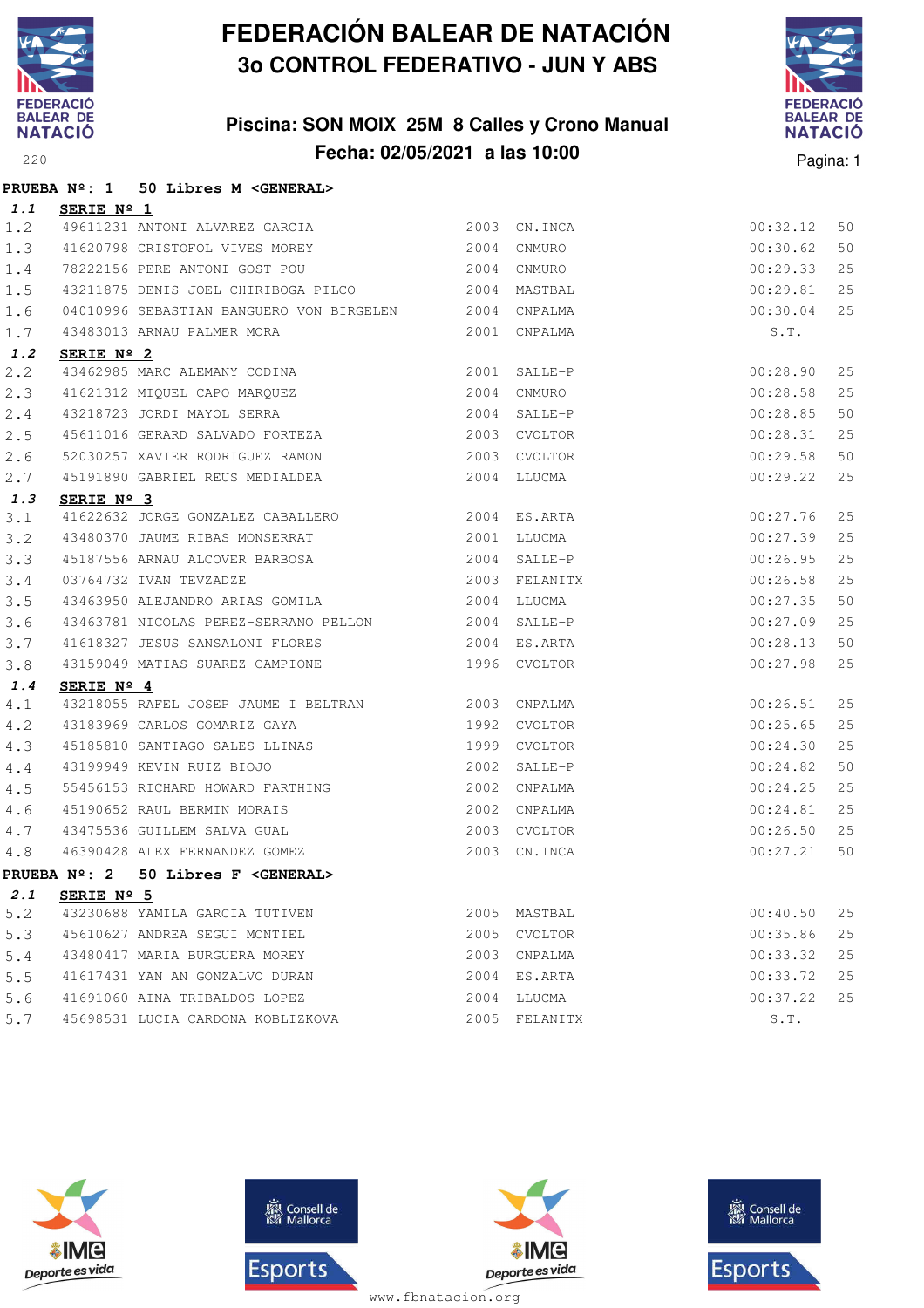

### **Piscina: SON MOIX 25M 8 Calles y Crono Manual Fecha: 02/05/2021 a las 10:00** Pagina: 2



|      |             | PRUEBA Nº: 2 50 Libres F <general></general>              |               |               |    |
|------|-------------|-----------------------------------------------------------|---------------|---------------|----|
| 2.2  | SERIE Nº 6  |                                                           |               |               |    |
| 6.1  |             | 46388012 CATERINA THOMAS TABERNER<br>$$\tt 2004$$ CNPALMA |               | 00:32.87      | 25 |
| 6.2  |             | 43464708 AINA SEGUI TOMAS                                 | 2004 LLUCMA   | 00:32.61      | 25 |
| 6.3  |             | 41587333 MAGDALENA MUELAS RIGO                            | 2004 FELANITX | 00:32.14      | 25 |
| 6.4  |             | 43478016 MARIA RULLAN MARTINEZ                            | 2003 CNPALMA  | 00:31.30      | 50 |
| 6.5  |             | 49773240 MERCE RIBAS BERGAS                               | 2005 CNMURO   | 00:31.72      | 25 |
| 6.6  |             | 43474334 PAULA NADAL CANET                                | 2004 NCALVIA  | 00:32.26      | 25 |
| 6.7  |             | 41659496 PAULA CALDENTEY FERRER                           | 2005 ES.ARTA  | 00:33.24      | 50 |
| 2.3  | SERIE Nº 7  |                                                           |               |               |    |
| 7.1  |             | 43469426 ARIADNA LOPEZ RISCO                              | 2001 CN.INCA  | 00:30.23      | 25 |
| 7.2  |             | 41586534 LAURA PONS SANTAMARIA                            | 2001 CNMURO   | 00:29.62      | 25 |
| 7.3  |             | 41662194 LUCIA ROCA RODADO                                | 2003 CVOLTOR  | 00:28.90      | 25 |
| 7.4  |             | 43224606 MARINA BAUZA SEGUI                               | 2003 CVOLTOR  | 00:27.71      | 25 |
| 7.5  |             | 43223264 NATALIA DURAHO LOZANO                            | 2001 CVOLTOR  | 00:28.00      | 25 |
| 7.6  |             | 45691467 MARTA BAÑOS VERA                                 | 2005 CVOLTOR  | 00:29.91      | 50 |
| 7.7  |             | 43460934 MARIA NEUS DELICADO MOLL 2003 CVOLTOR            |               | 00:29.63      | 25 |
| 7.8  |             | 49773239 MARGALIDA RIBAS BERGAS                           | 2004 CNMURO   | 00:30.68      | 25 |
|      |             | PRUEBA Nº: 3 200 Espalda M <general></general>            |               |               |    |
| 3.1  | SERIE Nº 8  |                                                           |               |               |    |
| 8.3  |             | 73003854 CARLOS GARZARÁN AMO 40 1990 CNPALMA              |               | S.T.          |    |
| 8.4  |             | 00720884 CYRIL JOHN HANSON SCHLEIPER 2002 CNPALMA         |               | $02:07.09$ 25 |    |
| 8.5  |             | 45699211 SAMUEL DIAZ GUERRERO                             | 2003 CNPALMA  | S.T.          |    |
|      |             | PRUEBA Nº: 4 200 Espalda F <general></general>            |               |               |    |
| 4.1  | SERIE Nº 9  |                                                           |               |               |    |
| 9.3  |             | 45691103 PAULA COLOMAR CARRASCO 2004 CNPALMA              |               | 02:45.47      | 50 |
| 9.4  |             | 1082779 MELANI COSTA SCHMID                               | 1989 TARRASA  | 02:21.81      | 50 |
| 9.5  |             | 45696080 CLAUDIA AMENGUAL CAMPINS 2005 CN.INCA            |               | 02:38.82      | 25 |
|      |             | PRUEBA Nº: 5 100 Mariposa M <general></general>           |               |               |    |
| 5.1  | SERIE Nº 10 | 10.1 45187625 SERGI PUIG BLANCO                           |               |               |    |
|      |             |                                                           | 2003 CVOLTOR  | S.T.          |    |
|      |             | 10.2 06410547 ROBIN DAVID AILAN                           | 2003 CNPALMA  | $01:05.63$ 25 |    |
|      |             | 10.3 43466374 NESTOR SIQUIER RIPOLL 2004 CNPALMA          |               | 01:04.56      | 25 |
|      |             | 10.4 41543196 VICTOR MARTIN ROIG 2002 CVOLTOR             |               | 00:57.34 50   |    |
|      |             | 10.5 43234633 POL PEREZ MACARRO                           | 2002 CVOLTOR  | $01:02.36$ 25 |    |
|      |             | 10.6 43461002 JUAN RAMON LAGAR HIDALGO                    | 2003 CVOLTOR  | 01:04.60      | 25 |
|      |             | 10.7 41622632 JORGE GONZALEZ CABALLERO                    | 2004 ES.ARTA  | $01:15.06$ 25 |    |
|      |             | PRUEBA Nº: 6 100 Mariposa F <general></general>           |               |               |    |
| 6.1  | SERIE Nº 11 |                                                           |               |               |    |
| 11.3 |             | 43235046 PAULA GAYA BISQUERRA                             | 2005 CNPALMA  | S.T.          |    |
| 11.4 |             | 41664031 SOFIA BARRIOS GIORNO                             | 2005 CNPALMA  | $01:15.88$ 25 |    |
| 11.5 |             | 43466614 MARTA MARIA GUASP BAUZA                          | 2004 CVOLTOR  | S.T.          |    |
|      |             | 11.6 43475420 LILIA ARROM LLIZO                           | 2004 CN. INCA | S.T.          |    |







**感** Consell de Esports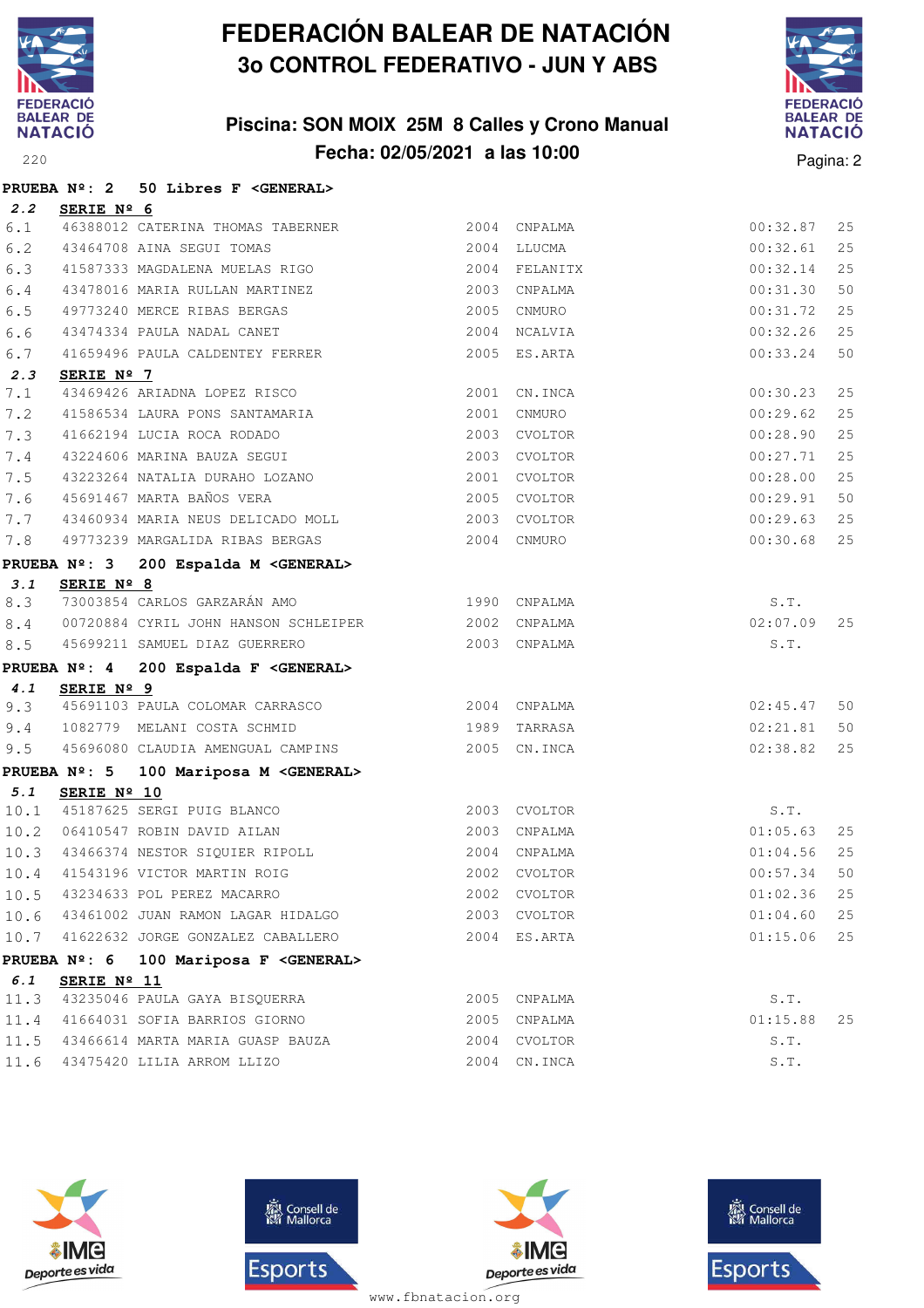

### **Piscina: SON MOIX 25M 8 Calles y Crono Manual Fecha: 02/05/2021 a las 10:00** Pagina: 3



|      |                 | PRUEBA Nº: 6 100 Mariposa F <general></general>                                                                                                                                        |              |               |                           |    |
|------|-----------------|----------------------------------------------------------------------------------------------------------------------------------------------------------------------------------------|--------------|---------------|---------------------------|----|
|      | 6.2 SERIE Nº 12 |                                                                                                                                                                                        |              |               |                           |    |
|      |                 | 12.2 49928381 LUCIA SANTHA FERENCZI                                                                                                                                                    |              | 2009 SALLE-P  | 01:15.48                  | 25 |
|      |                 | 12.3 41587075 ATALIA PRAT PEREZ 2002 ES.ARTA                                                                                                                                           |              |               | 01:14.63                  | 25 |
|      |                 | 12.4 45189546 NEUS SERRA REGAL                                                                                                                                                         |              | 2005 CN.INCA  | 01:13.10                  | 50 |
| 12.5 |                 | 46388666 MARTA RODRIGUEZ MIÑAN                                                                                                                                                         |              | 2005 NCALVIA  | 01:13.39                  | 25 |
| 12.6 |                 | 43477108 NATALIA MARTINEZ CACERES                                                                                                                                                      |              | 2004 CVOLTOR  | 01:15.59                  | 50 |
| 6.3  | SERIE Nº 13     |                                                                                                                                                                                        |              |               |                           |    |
| 13.1 |                 | 45184053 AINA TOMAS HERNANDEZ                                                                                                                                                          |              | 2004 CNPALMA  | 01:09.62                  | 25 |
| 13.2 |                 | 43573918 NADIA CORRADINI KOPECKA                                                                                                                                                       | 2005 SALLE-P |               | 01:08.81                  | 50 |
| 13.3 |                 | 45614381 MARTA RUBIO BUJOSA<br>43213615 AINA HIERRO PUJOL<br>45614441 CLAUDIA NUÑEZ LLADO                                                                                              |              | 2005 CNPALMA  | 01:06.76                  | 25 |
| 13.4 |                 |                                                                                                                                                                                        |              | 1998 CNPALMA  | 00:59.23                  | 25 |
| 13.5 |                 |                                                                                                                                                                                        |              | 2005 CNPALMA  | 01:02.85                  | 25 |
|      |                 | 13.6 78223022 KIARA TORRICO RUIZ<br>13.7 46394473 NEREA CASTAÑER NOGUERA 2003 CVOLTOR                                                                                                  |              |               | 01:08.53                  | 50 |
|      |                 |                                                                                                                                                                                        |              |               | 01:08.95 25               |    |
| 13.8 |                 | 41543011 FRANCETTE GOMEZ CAMPINS                                                                                                                                                       |              | 2005 CNPALMA  | 01:10.37 25               |    |
|      |                 | PRUEBA Nº: 8 200 Libres F <general></general>                                                                                                                                          |              |               |                           |    |
|      | 8.1 SERIE Nº 14 |                                                                                                                                                                                        |              |               |                           |    |
|      |                 |                                                                                                                                                                                        |              |               | S.T.                      |    |
|      |                 | $\begin{tabular}{lllllllllll} 14.1 & 43465024 & \text{LUCIA MENENDEZ GONZALEZ} & & & & & 2004 & SALLE-P \\ 14.2 & 09137071 & EMMA LYDIA NAPIER & & & & & 2004 & CVOLTOR \end{tabular}$ |              |               | 02:22.40                  | 25 |
|      |                 | 14.3 43229623 SARA GIRALDO PEDROTE                                                                                                                                                     |              |               | 2005 CAMPUSES<br>02:17.44 | 25 |
|      |                 | 14.4 49770151 ESTELA GARAU MORENO                                                                                                                                                      |              | 2005 CNPALMA  | 02:05.61                  | 25 |
|      |                 | 14.5 43232487 LUA RIEDMULLER ALONSO                                                                                                                                                    |              | 2005 CNPALMA  | 02:09.27                  | 25 |
|      |                 | 14.6 43467318 GABRIELA VELASCO ROCHON                                                                                                                                                  |              | 2005 CAMPUSES | $02:18.36$ 25             |    |
| 14.7 |                 | 46389592 AROA HIDALGO CASTILLO                                                                                                                                                         |              | 2005 LLUCMA   | $02:47.23$ 25             |    |
|      |                 | PRUEBA Nº: 9 50 Espalda M <general></general>                                                                                                                                          |              |               |                           |    |
| 9.1  | SERIE Nº 15     |                                                                                                                                                                                        |              |               |                           |    |
|      |                 | 15.2 43483013 ARNAU PALMER MORA                                                                                                                                                        |              | 2001 CNPALMA  | S.T.                      |    |
| 15.3 |                 | 46392450 GERARD FALCO GUILLEM                                                                                                                                                          |              | 2001 CVOLTOR  | 00:29.32                  | 25 |
|      |                 | 15.4 45187625 SERGI PUIG BLANCO                                                                                                                                                        | 2003 CVOLTOR |               | 00:28.01                  | 50 |
|      |                 | 15.5 43205973 SALVADOR REYNES VALLVERDU                                                                                                                                                |              | 2002 CNPALMA  | 00:28.61                  | 25 |
|      |                 | 15.6 41620798 CRISTOFOL VIVES MOREY                                                                                                                                                    |              | 2004 CNMURO   | 00:36.14                  | 50 |
|      |                 | PRUEBA Nº: 10 50 Espalda F <general></general>                                                                                                                                         |              |               |                           |    |
|      |                 | 10.1 SERIE Nº 16                                                                                                                                                                       |              |               |                           |    |
| 16.1 |                 | 45610627 ANDREA SEGUI MONTIEL                                                                                                                                                          |              | 2005 CVOLTOR  | 00:39.58                  | 25 |
| 16.2 |                 | 49866462 LUCIA GONZALEZ VILLANUEVA                                                                                                                                                     |              | 2004 NCALVIA  | 00:34.59                  | 25 |
| 16.3 |                 | 43224606 MARINA BAUZA SEGUI                                                                                                                                                            |              | 2003 CVOLTOR  | 00:33.71                  | 25 |
| 16.4 |                 | 43466209 ALEJANDRA RUIZ MARTIN                                                                                                                                                         |              | 2003 CVOLTOR  | 00:31.41                  | 25 |
| 16.5 |                 | 43478016 MARIA RULLAN MARTINEZ                                                                                                                                                         | 2003         | CNPALMA       | 00:33.09                  | 25 |
| 16.6 |                 | 41586534 LAURA PONS SANTAMARIA                                                                                                                                                         |              | 2001 CNMURO   | 00:33.73                  | 25 |
| 16.7 |                 | 43460934 MARIA NEUS DELICADO MOLL                                                                                                                                                      |              | 2003 CVOLTOR  | 00:37.11                  | 50 |







**感** Consell de Esports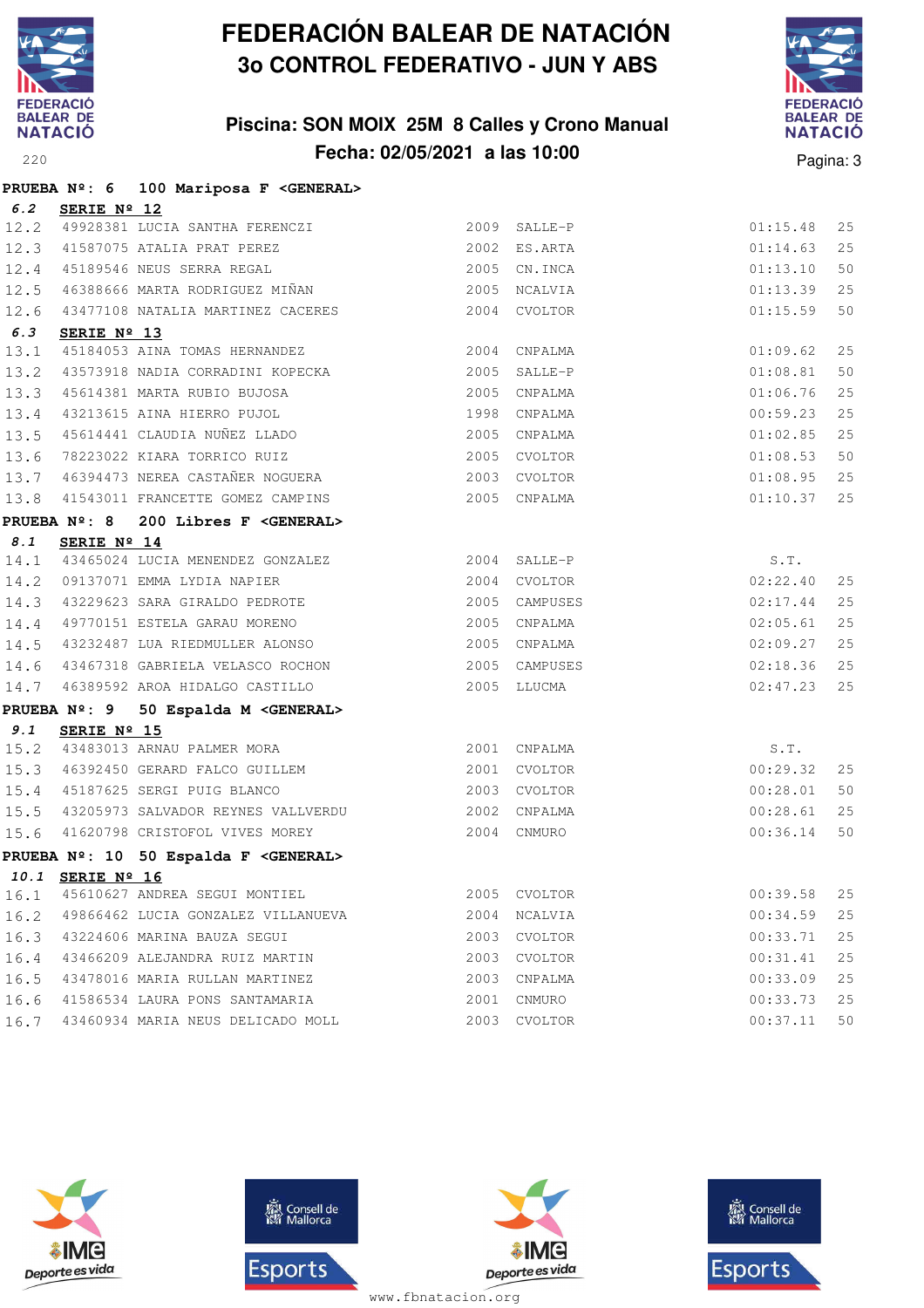

### **Piscina: SON MOIX 25M 8 Calles y Crono Manual Fecha: 02/05/2021 a las 10:00**<sup>220</sup> Pagina: 4



|      |                  | PRUEBA Nº: 11 200 Braza M < GENERAL>             |                |          |     |
|------|------------------|--------------------------------------------------|----------------|----------|-----|
|      | 11.1 SERIE Nº 17 |                                                  |                |          |     |
|      |                  | 17.4 43469427 JOEL LOPEZ RISCO                   | 2004 CN. INCA  | S.T.     |     |
|      |                  | PRUEBA Nº: 13 400 Estilos M < GENERAL>           |                |          |     |
|      | 13.1 SERIE Nº 18 |                                                  |                |          |     |
|      |                  | 18.3 07704218 DENIS MOLNAR                       | 2004 CNPALMA   | S.T.     |     |
|      |                  | 18.4 43173729 TONY JOE TRETT OLIVER              | 1999 CNPALMA   | 04:28.80 | 50  |
|      |                  | 18.5 43470663 MARCOS SANCHEZ GONZALEZ            | 2004 SALLE-P   | 04:48.87 | 25  |
|      |                  | 18.6 49922759 JAVIER HERNANDEZ VILLAR            | 2007 MASTBAL   | S.T.     |     |
|      |                  | PRUEBA Nº: 14 400 Estilos F < GENERAL>           |                |          |     |
|      | 14.1 SERIE Nº 19 |                                                  |                |          |     |
|      |                  | 19.4 41692086 LAIA REUS SANS                     | 2009 CN. INCA  | S.T.     |     |
|      |                  | 19.5 43475268 MARTA CHUN ROCA SANCHEZ            | 2005 CVOLTOR   | S.T.     |     |
|      |                  | PRUEBA Nº: 15 1500 Libres M < GENERAL>           |                |          |     |
|      | 15.1 SERIE Nº 20 | 20.3 46392451 MARC FALCO GUILLEM                 | 2003 SALLE-P   | S.T.     |     |
|      |                  | 20.4 43214090 JOAN SASTRE RODRIGUEZ              | 2004 CVOLTOR   | 16:50.54 | 50  |
|      |                  | 20.5 03764732 IVAN TEVZADZE                      | 2003 FELANITX  | 18:30.63 | 25  |
|      |                  |                                                  |                |          |     |
|      |                  | PRUEBA Nº: 16 800 Libres F < GENERAL>            |                |          |     |
|      | 16.1 SERIE Nº 21 | 21.3 43233035 LAURA SIMO PEREZ                   | 2005 SALLE-P   | S.T.     |     |
|      |                  | 21.4 49925382 ALEXANDRA SANDIN POLO              | 2004 SALLE-P   | 10:02.80 | 25  |
|      |                  | 21.5 46393032 CAROLINA HEREDIA BLANCO            | 2005 SALLE-P   | 10:04.14 | 25  |
|      |                  | 21.6 45691319 BEATRIZ GIJON CASTRO               | 2009 SALLE-P   | S.T.     |     |
|      |                  | PRUEBA Nº: 17 200 Mariposa M <general></general> |                |          |     |
|      | 17.1 SERIE Nº 22 |                                                  |                |          |     |
|      |                  | 22.4 45611418 GUILLEM ESTARELLAS DE HARO         | 2004 CAMPUSES  | 02:18.84 | 50  |
|      |                  | PRUEBA Nº: 18 200 Mariposa F <general></general> |                |          |     |
|      | 18.1 SERIE Nº 23 |                                                  |                |          |     |
|      |                  | 23.4 78223022 KIARA TORRICO RUIZ                 | 2005 CVOLTOR   | 02:28.56 | 2.5 |
|      |                  | 23.5 46388012 CATERINA THOMAS TABERNER           | 2004 CNPALMA   | 02:47.72 | 50  |
|      |                  | PRUEBA Nº: 19 100 Espalda M <general></general>  |                |          |     |
|      | 19.1 SERIE Nº 24 |                                                  |                |          |     |
|      |                  | 24.2 47432065 DAMIAN PAEZ TORRENT                | 1997 CNPALMA   | S.T.     |     |
|      |                  | 24.3 43224511 GONZALO TORRES PUERTAS             | 2004 SALLE-P   | 01:07.15 | 50  |
|      |                  | 24.4 43173729 TONY JOE TRETT OLIVER              | 1999 CNPALMA   | 00:55.71 | 25  |
|      |                  | 24.5 43478908 ADRIA SARD PUIGROS                 | 2001 CNPALMA   | 01:00.70 | 25  |
| 24.6 |                  | 43463781 NICOLAS PEREZ-SERRANO PELLON            | $2004$ SALLE-P | 01:09.52 | 50  |







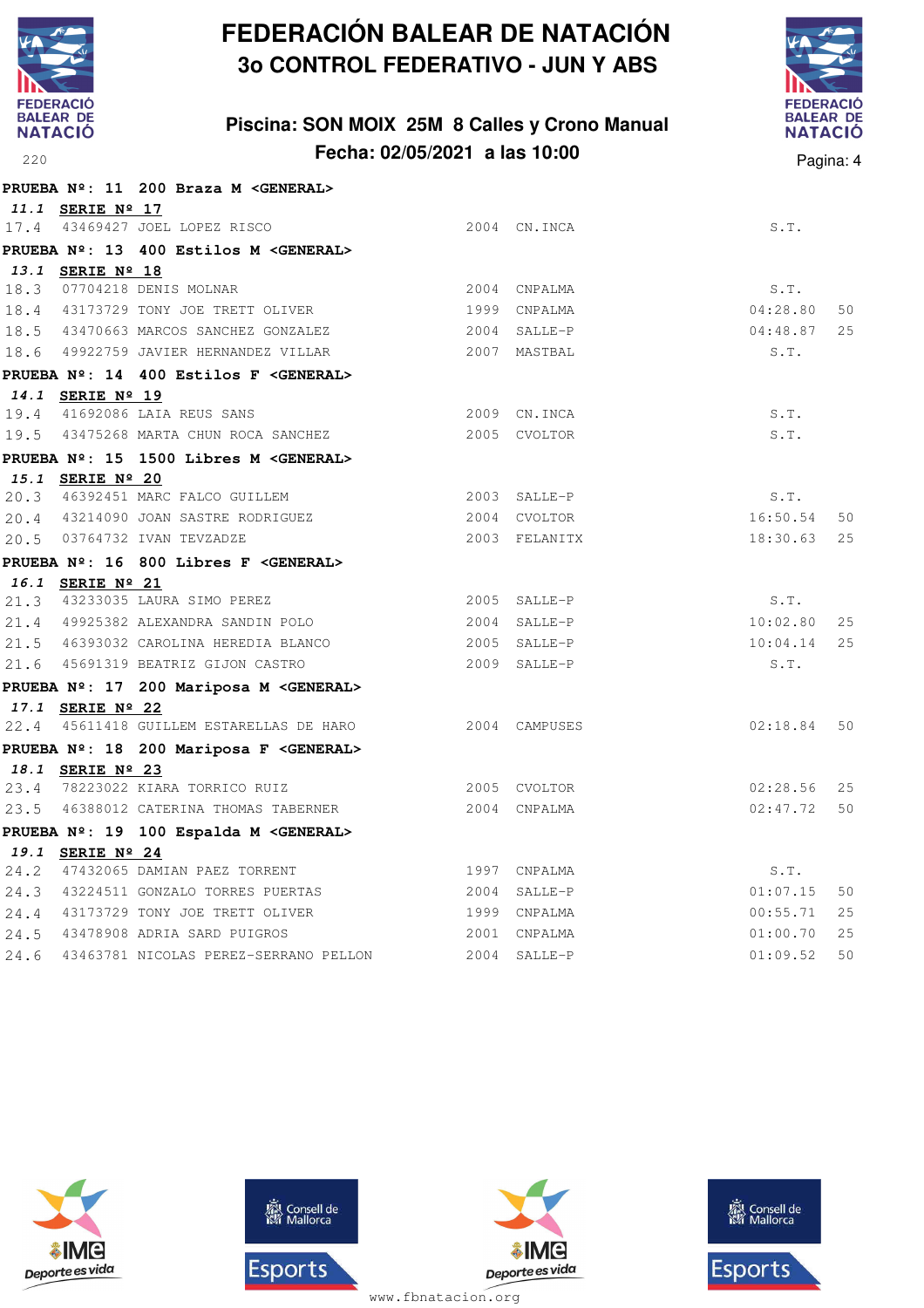

### **Piscina: SON MOIX 25M 8 Calles y Crono Manual Fecha: 02/05/2021 a las 10:00** Pagina: 5



|      |                  | PRUEBA Nº: 20 100 Espalda F <general></general> |              |               |          |    |
|------|------------------|-------------------------------------------------|--------------|---------------|----------|----|
|      | 20.1 SERIE Nº 25 |                                                 |              |               |          |    |
|      |                  | 25.2 45698531 LUCIA CARDONA KOBLIZKOVA          |              | 2005 FELANITX | S.T.     |    |
|      |                  | 25.3 43465024 LUCIA MENENDEZ GONZALEZ           |              | 2004 SALLE-P  | 01:06.19 | 25 |
| 25.4 |                  | 49923805 MARTINA MANRESA MALBERTI               |              | 2005 SALLE-P  | 01:04.25 | 50 |
|      |                  | 25.5 1082779 MELANI COSTA SCHMID                |              | 1989 TARRASA  | 01:04.47 | 50 |
|      |                  | 25.6 45187152 AITANA ROMAN ANDUJAR              |              | 2002 CNPALMA  | S.T.     |    |
|      |                  | 25.7 45184053 AINA TOMAS HERNANDEZ              |              | 2004 CNPALMA  | S.T.     |    |
|      |                  | PRUEBA Nº: 21 100 Braza M <general></general>   |              |               |          |    |
|      | 21.1 SERIE Nº 26 |                                                 |              |               |          |    |
| 26.4 |                  | 55456153 RICHARD HOWARD FARTHING                |              | 2002 CNPALMA  | 01:05.47 | 50 |
|      |                  | PRUEBA Nº: 22 100 Braza F < GENERAL>            |              |               |          |    |
|      | 22.1 SERIE Nº 27 |                                                 |              |               |          |    |
| 27.2 |                  | 49770151 ESTELA GARAU MORENO                    |              | 2005 CNPALMA  | S.T.     |    |
|      |                  | 27.3 43480417 MARIA BURGUERA MOREY              |              | 2003 CNPALMA  | 01:21.35 | 25 |
|      |                  | 27.4 43235046 PAULA GAYA BISQUERRA              |              | 2005 CNPALMA  | 01:10.41 | 25 |
|      |                  | 27.5 06922770 IVETA IVANOVA TEODOROVA           |              | 2004 CVOLTOR  | 01:19.97 | 50 |
| 27.6 |                  | 41662194 LUCIA ROCA RODADO                      |              | 2003 CVOLTOR  | 01:26.85 | 25 |
|      |                  | PRUEBA Nº: 23 400 Libres M <general></general>  |              |               |          |    |
|      | 23.1 SERIE Nº 28 |                                                 |              |               |          |    |
|      |                  | 28.2 43466374 NESTOR SIQUIER RIPOLL             |              | 2004 CNPALMA  | S.T.     |    |
|      |                  | 28.3 45190652 RAUL BERMIN MORAIS                |              | 2002 CNPALMA  | 04:30.71 | 50 |
|      |                  | 28.4 43182823 MARC SANCHEZ TORRENS              | 1992 CVOLTOR |               | 04:00.63 | 50 |
|      |                  | 28.5 45699211 SAMUEL DIAZ GUERRERO              |              | 2003 CNPALMA  | 04:11.21 | 25 |
| 28.6 |                  | 73003854 CARLOS GARZARÁN AMO                    |              | 1990 CNPALMA  | S.T.     |    |
|      |                  | PRUEBA Nº: 24 400 Libres F <general></general>  |              |               |          |    |
|      | 24.1 SERIE Nº 29 |                                                 |              |               |          |    |
| 29.3 |                  | 41664031 SOFIA BARRIOS GIORNO                   |              | 2005 CNPALMA  | 05:02.77 | 25 |
|      |                  | 29.4 41543011 FRANCETTE GOMEZ CAMPINS           |              | 2005 CNPALMA  | 04:44.74 | 25 |
|      |                  | 29.5 45614381 MARTA RUBIO BUJOSA                |              | 2005 CNPALMA  | 04:56.03 | 25 |
| 29.6 |                  | 49928381 LUCIA SANTHA FERENCZI                  |              | 2009 SALLE-P  | 05:05.33 | 25 |
|      |                  | PRUEBA Nº: 25 50 Mariposa M <general></general> |              |               |          |    |
|      | 25.1 SERIE Nº 30 |                                                 |              |               |          |    |
| 30.2 |                  | 49611231 ANTONI ALVAREZ GARCIA                  |              | 2003 CN. INCA | S.T.     |    |
| 30.3 |                  | 43462985 MARC ALEMANY CODINA                    |              | 2001 SALLE-P  | 00:33.01 | 25 |
| 30.4 |                  | 46390428 ALEX FERNANDEZ GOMEZ                   | 2003         | CN.INCA       | 00:30.42 | 25 |
| 30.5 |                  | 41621312 MIQUEL CAPO MARQUEZ                    |              | 2004 CNMURO   | 00:31.21 | 25 |
| 30.6 |                  | 47432065 DAMIAN PAEZ TORRENT                    | 1997         | CNPALMA       | S.T.     |    |
| 25.2 | SERIE Nº 31      |                                                 |              |               |          |    |
| 31.2 |                  | 43480370 JAUME RIBAS MONSERRAT                  | 2001         | LLUCMA        | 00:29.90 | 25 |
| 31.3 |                  | 43199949 KEVIN RUIZ BIOJO                       |              | 2002 SALLE-P  | 00:27.53 | 50 |
| 31.4 |                  | 45185810 SANTIAGO SALES LLINAS                  |              | 1999 CVOLTOR  | 00:25.46 | 25 |
| 31.5 |                  | 46392451 MARC FALCO GUILLEM                     |              | 2003 SALLE-P  | 00:27.14 | 25 |
| 31.6 |                  | 43159049 MATIAS SUAREZ CAMPIONE                 |              | 1996 CVOLTOR  | 00:28.96 | 50 |







**感** Consell de Esports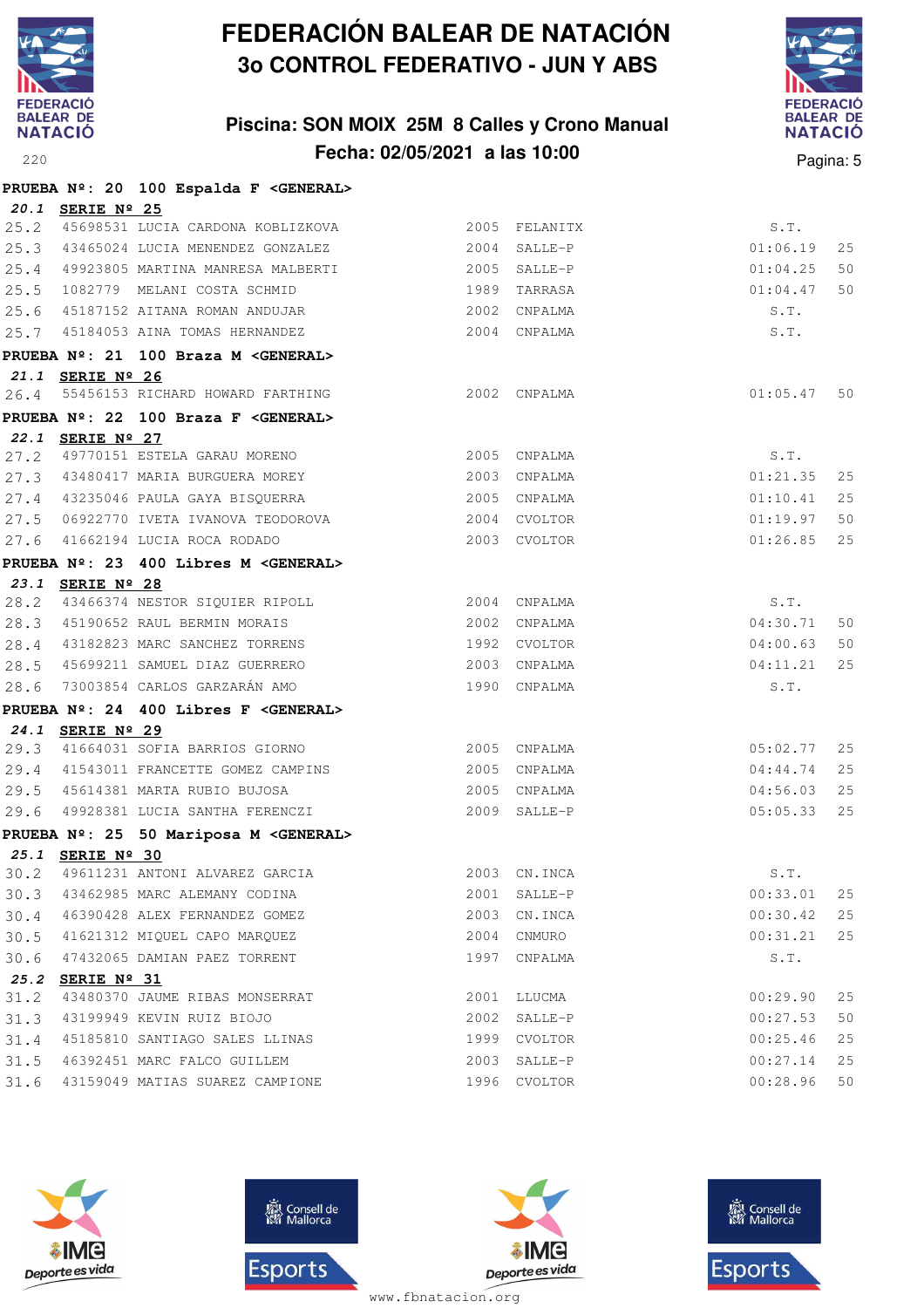

### **Piscina: SON MOIX 25M 8 Calles y Crono Manual Fecha: 02/05/2021 a las 10:00**<sup>220</sup> Pagina: 6



|      |                  | PRUEBA Nº: 26 50 Mariposa F < GENERAL>                |      |                |          |    |
|------|------------------|-------------------------------------------------------|------|----------------|----------|----|
|      | 26.1 SERIE Nº 32 |                                                       |      |                |          |    |
|      |                  | 32.2 41585482 MARIA NADAL CARDONA                     |      | 2004 RAFANADAL | S.T.     |    |
| 32.3 |                  | 45696080 CLAUDIA AMENGUAL CAMPINS                     |      | 2005 CN.INCA   | 00:35.31 | 25 |
| 32.4 |                  | 45691103 PAULA COLOMAR CARRASCO                       | 2004 | CNPALMA        | 00:33.81 | 25 |
| 32.5 |                  | 49773239 MARGALIDA RIBAS BERGAS                       |      | 2004 CNMURO    | 00:34.18 | 25 |
| 32.6 |                  | 41587333 MAGDALENA MUELAS RIGO                        |      | 2004 FELANITX  | 00:36.73 | 50 |
|      | 26.2 SERIE Nº 33 |                                                       |      |                |          |    |
| 33.2 |                  | 43475420 LILIA ARROM LLIZO                            |      | 2004 CN.INCA   | 00:33.12 | 50 |
| 33.3 |                  | 46394473 NEREA CASTAÑER NOGUERA                       |      | 2003 CVOLTOR   | 00:31.75 | 50 |
| 33.4 |                  | 43213615 AINA HIERRO PUJOL                            | 1998 | CNPALMA        | 00:26.46 | 25 |
| 33.5 |                  | 52475316 SACHA NELL THOMAS                            |      | 2003 CNPALMA   | 00:27.89 | 25 |
| 33.6 |                  | 41587075 ATALIA PRAT PEREZ                            |      | 2002 ES.ARTA   | 00:32.31 | 25 |
|      |                  | PRUEBA Nº: 27 200 Estilos M <general></general>       |      |                |          |    |
|      | 27.1 SERIE Nº 34 |                                                       |      |                |          |    |
|      |                  | 34.3 43214090 JOAN SASTRE RODRIGUEZ 2004 CVOLTOR      |      |                | S.T.     |    |
|      |                  | 34.4 00720884 CYRIL JOHN HANSON SCHLEIPER             |      | 2002 CNPALMA   | 02:11.50 | 25 |
|      |                  |                                                       |      |                | 02:40.46 | 50 |
|      |                  | PRUEBA Nº: 28 200 Estilos F <general></general>       |      |                |          |    |
|      | 28.1 SERIE Nº 35 |                                                       |      |                |          |    |
|      |                  | 35.2 43232487 LUA RIEDMULLER ALONSO 2005 CNPALMA      |      |                | S.T.     |    |
| 35.3 |                  | 46388666 MARTA RODRIGUEZ MIÑAN                        |      | 2005 NCALVIA   | 02:39.86 | 25 |
|      |                  | 35.4 45614441 CLAUDIA NUÑEZ LLADO                     |      | 2005 CNPALMA   | 02:21.71 | 25 |
|      |                  | 35.5 49923805 MARTINA MANRESA MALBERTI                |      | 2005 SALLE-P   | 02:30.46 | 25 |
| 35.6 |                  | 45691319 BEATRIZ GIJON CASTRO                         |      | 2009 SALLE-P   | 02:50.05 | 25 |
|      |                  | PRUEBA Nº: 29 50 Braza M <general></general>          |      |                |          |    |
|      | 29.1 SERIE Nº 36 |                                                       |      |                |          |    |
| 36.2 |                  | 52030257 XAVIER RODRIGUEZ RAMON                       |      | 2003 CVOLTOR   | 00:38.58 | 25 |
|      |                  | 36.3 43234633 POL PEREZ MACARRO                       |      | 2002 CVOLTOR   | 00:34.46 | 25 |
| 36.4 |                  | 43183969 CARLOS GOMARIZ GAYA                          |      | 1992 CVOLTOR   | 00:30.80 | 50 |
| 36.5 |                  | 43461002 JUAN RAMON LAGAR HIDALGO                     |      | 2003 CVOLTOR   | 00:35.01 | 50 |
| 36.6 |                  | 43469427 JOEL LOPEZ RISCO                             |      | 2004 CN. INCA  | 00:35.58 | 25 |
|      |                  | PRUEBA Nº: 30 50 Braza F < GENERAL>                   |      |                |          |    |
|      | 30.1 SERIE Nº 37 |                                                       |      |                |          |    |
| 37.3 |                  | 43475268 MARTA CHUN ROCA SANCHEZ                      |      | 2005 CVOLTOR   | 00:37.23 | 25 |
|      |                  | 37.4 43466209 ALEJANDRA RUIZ MARTIN                   |      | 2003 CVOLTOR   | 00:36.03 | 50 |
|      |                  | 37.5 06922770 IVETA IVANOVA TEODOROVA                 |      | 2004 CVOLTOR   | 00:36.27 | 50 |
|      |                  | PRUEBA Nº: 31 100 Libres M <general></general>        |      |                |          |    |
|      | 31.1 SERIE Nº 38 |                                                       |      |                |          |    |
| 38.2 |                  | 04010996 SEBASTIAN BANGUERO VON BIRGELEN 2004 CNPALMA |      |                | 01:07.34 | 25 |
| 38.3 |                  | 45191890 GABRIEL REUS MEDIALDEA                       |      | 2004 LLUCMA    | 01:04.55 | 25 |
| 38.4 |                  | 43224511 GONZALO TORRES PUERTAS                       |      | 2004 SALLE-P   | 01:02.10 | 50 |
| 38.5 |                  | 41618327 JESUS SANSALONI FLORES                       |      | 2004 ES.ARTA   | 01:03.26 | 50 |
| 38.6 |                  | 43211875 DENIS JOEL CHIRIBOGA PILCO                   |      | 2004 MASTBAL   | 01:05.66 | 25 |







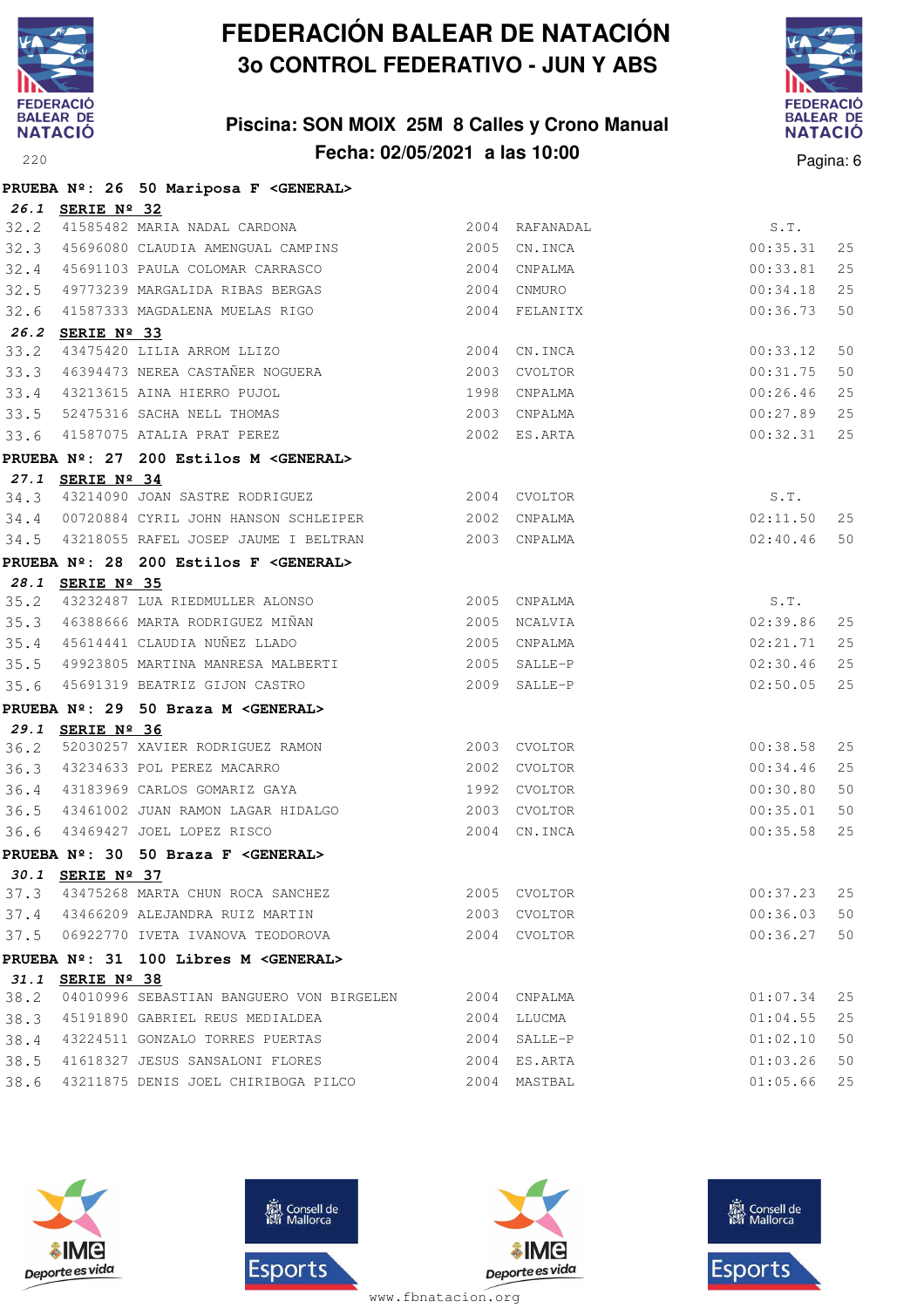

**PRUEBA Nº: 31 100 Libres M <GENERAL>**

# **FEDERACIÓN BALEAR DE NATACIÓN 3o CONTROL FEDERATIVO - JUN Y ABS**

### **Piscina: SON MOIX 25M 8 Calles y Crono Manual Fecha: 02/05/2021 a las 10:00** Pagina: 7



|      | 31.2 SERIE Nº 39     |                                                                                                                    |      |               |          |    |
|------|----------------------|--------------------------------------------------------------------------------------------------------------------|------|---------------|----------|----|
| 39.2 |                      | 45187556 ARNAU ALCOVER BARBOSA                                                                                     |      | 2004 SALLE-P  | 01:00.45 | 25 |
| 39.3 |                      |                                                                                                                    |      |               | 00:59.92 | 25 |
| 39.4 |                      |                                                                                                                    |      |               | 00:58.25 | 25 |
| 39.5 |                      |                                                                                                                    |      |               | 00:59.77 | 25 |
| 39.6 |                      | 45611016 GERARD SALVADO FORTEZA 2003 CVOLTOR                                                                       |      |               | 01:00.38 | 25 |
|      | 31.3 SERIE Nº 40     |                                                                                                                    |      |               |          |    |
| 40.1 |                      | 46392450 GERARD FALCO GUILLEM 2001                                                                                 |      | CVOLTOR       | 00:57.74 | 50 |
| 40.2 |                      | 43205973 SALVADOR REYNES VALLVERDU                                                                                 |      | 2002 CNPALMA  | 00:53.92 | 25 |
| 40.3 |                      | 43470663 MARCOS SANCHEZ GONZALEZ 2004 SALLE-P                                                                      |      |               | 00:53.33 | 25 |
| 40.4 |                      |                                                                                                                    |      |               | 00:50.09 | 50 |
| 40.5 |                      |                                                                                                                    |      |               | 00:52.95 | 25 |
| 40.6 |                      | 11543196 VICTOR MARTIN ROIG<br>16410547 ROBIN DAVID AILAN 2003 CNPALMA<br>13478908 ADRIA SARD PUIGROS 2001 CNPALMA |      |               | 00:54.96 | 50 |
| 40.7 |                      | 43475536 GUILLEM SALVA GUAL CONTRACTED MANAGEMENT CONTRACTED AND MODEL OF A SALVA                                  |      |               | 00:55.53 | 25 |
| 40.8 |                      | 45611418 GUILLEM ESTARELLAS DE HARO 2004 CAMPUSES                                                                  |      |               | 00:59.05 | 50 |
|      |                      | PRUEBA Nº: 32 100 Libres F <general></general>                                                                     |      |               |          |    |
|      | 32.1 SERIE Nº 41     |                                                                                                                    |      |               |          |    |
| 41.1 |                      |                                                                                                                    |      |               | S.T.     |    |
| 41.2 |                      | 3ERIE Nº 41<br>41585482 MARIA NADAL CARDONA (2004 RAFANADAL)<br>46389592 AROA HIDALGO CASTILLO (2005 LLUCMA)       |      |               | 01:14.59 | 25 |
| 41.3 |                      |                                                                                                                    |      |               | 01:12.40 | 25 |
| 41.4 |                      |                                                                                                                    |      | 2004 NCALVIA  | 01:10.09 | 25 |
| 41.5 |                      | 41659496 PAULA CALDENTEY FERRER 2005 ES.ARTA                                                                       |      |               | 01:12.06 | 25 |
| 41.6 |                      | 41617431 YAN AN GONZALVO DURAN 2004 ES.ARTA                                                                        |      |               | 01:12.85 | 25 |
| 41.7 |                      |                                                                                                                    |      |               | 01:30.47 | 25 |
| 41.8 |                      |                                                                                                                    |      |               | S.T.     |    |
| 32.2 | SERIE $N^{\circ}$ 42 |                                                                                                                    |      |               |          |    |
| 42.1 |                      | 2005 CN.INCA<br>45189546 NEUS SERRA REGAL                                                                          |      |               | 01:06.81 | 25 |
| 42.2 |                      | 43573918 NADIA CORRADINI KOPECKA 2005 SALLE-P                                                                      |      |               | 01:06.58 | 25 |
| 42.3 |                      |                                                                                                                    |      |               | 01:05.35 | 25 |
| 42.4 |                      |                                                                                                                    |      |               | 01:04.85 | 25 |
| 42.5 |                      | 49925382 ALEXANDRA SANDIN POLO 2004 SALLE-P                                                                        |      |               | 01:04.99 | 25 |
| 42.6 |                      | 49866462 LUCIA GONZALEZ VILLANUEVA 2004 NCALVIA                                                                    |      |               | 01:07.32 | 50 |
|      |                      | 42.7 09137071 EMMA LYDIA NAPIER 2004 CVOLTOR<br>42.8 43477108 NATALIA MARTINEZ CACERES 2004 CVOLTOR                |      |               | 01:06.61 | 25 |
|      |                      |                                                                                                                    |      | $01:08.45$ 50 |          |    |
| 32.3 | SERIE $N^{\circ}$ 43 |                                                                                                                    |      |               |          |    |
| 43.1 |                      | 46393032 CAROLINA HEREDIA BLANCO                                                                                   | 2005 | SALLE-P       | 01:04.27 | 25 |
| 43.2 |                      | 45691467 MARTA BAÑOS VERA                                                                                          | 2005 | CVOLTOR       | 01:03.96 | 25 |
| 43.3 |                      | 43467318 GABRIELA VELASCO ROCHON                                                                                   | 2005 | CAMPUSES      | 01:02.70 | 25 |
| 43.4 |                      | 52475316 SACHA NELL THOMAS                                                                                         | 2003 | CNPALMA       | 00:55.68 | 25 |
| 43.5 |                      | 43466614 MARTA MARIA GUASP BAUZA                                                                                   | 2004 | CVOLTOR       | 00:57.62 | 25 |
| 43.6 |                      | 43223264 NATALIA DURAHO LOZANO                                                                                     | 2001 | CVOLTOR       | 01:03.91 | 50 |
| 43.7 |                      | 43229623 SARA GIRALDO PEDROTE                                                                                      | 2005 | CAMPUSES      | 01:04.12 | 25 |
| 43.8 |                      | 43233035 LAURA SIMO PEREZ                                                                                          | 2005 | SALLE-P       | 01:04.41 | 25 |







**感** Consell de Esports